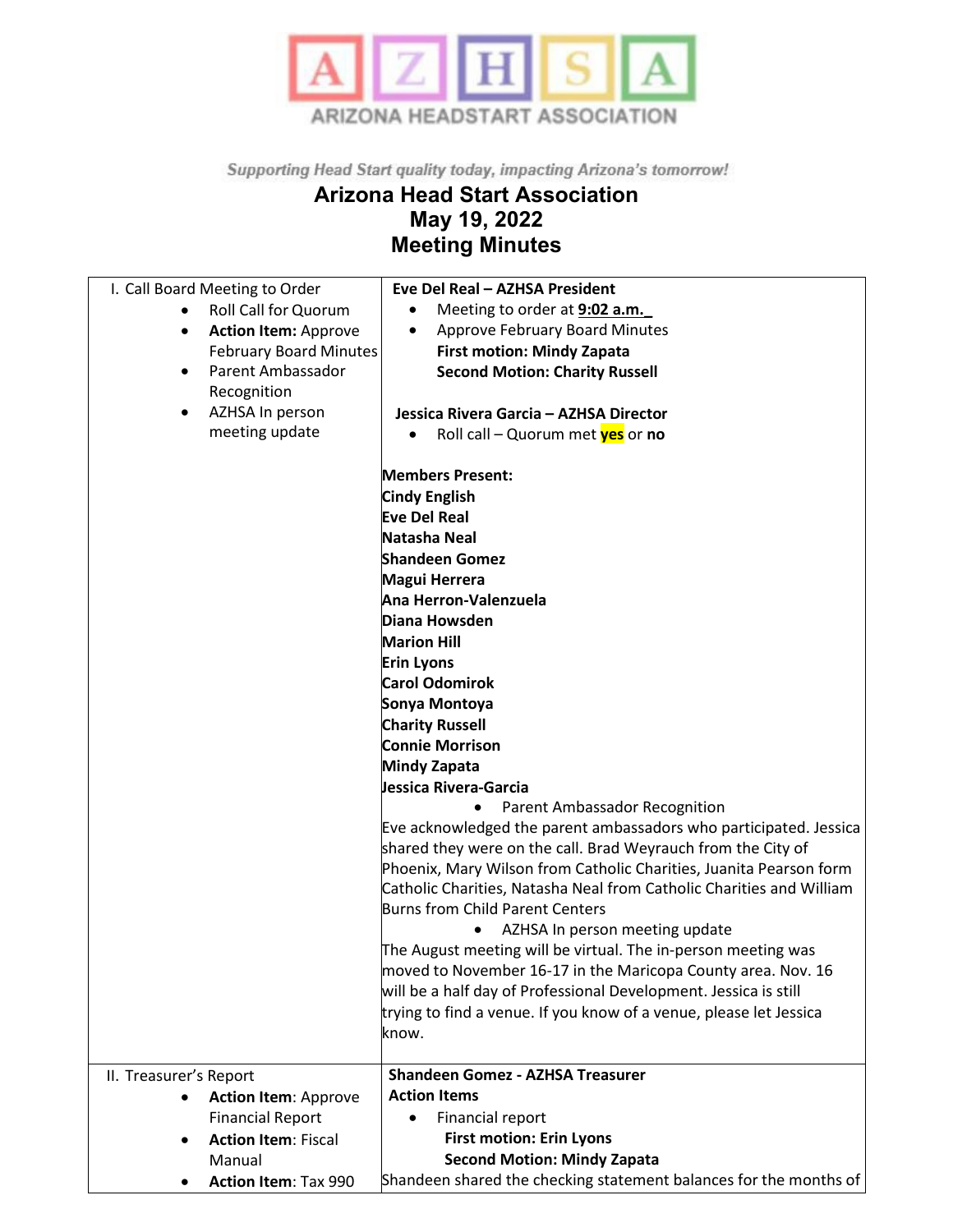| <b>Action Item: Bank</b><br>$\bullet$<br>Account (Credit Card)  | February through April. As of April 30, 2022, there was a balance of<br>\$217,369.09.                                                                      |
|-----------------------------------------------------------------|------------------------------------------------------------------------------------------------------------------------------------------------------------|
| <b>Accounting Update</b>                                        | Shandeen also shared the savings statement balance for the months<br>of February to April. As of April 30, 2022, the balance remaining was<br>\$65,122.72. |
|                                                                 | Poll to approve was shared.                                                                                                                                |
|                                                                 | Motion passed.                                                                                                                                             |
|                                                                 | <b>Fiscal Manual</b><br><b>First motion: Marion Hill</b><br><b>Second Motion: Cindy English</b>                                                            |
|                                                                 | Shandeen shared that a Fiscal Manual was put in place.                                                                                                     |
|                                                                 | Poll to approve was shared.                                                                                                                                |
|                                                                 | Motion passed.                                                                                                                                             |
|                                                                 | Tax 990<br><b>First motion:</b>                                                                                                                            |
|                                                                 | <b>Second Motion:</b>                                                                                                                                      |
|                                                                 |                                                                                                                                                            |
|                                                                 | Shandeen shared t is not ready today, please follow emails.<br>Once completed it will be emailed and we can get an email<br>vote                           |
|                                                                 | Bank Account (Credit Card)<br>$\bullet$                                                                                                                    |
|                                                                 | <b>First motion: Carol Odomirok</b>                                                                                                                        |
|                                                                 | <b>Second Motion: Charity Russell</b>                                                                                                                      |
|                                                                 | Shandeen talked about the challenges with having a credit card to                                                                                          |
|                                                                 | expedite purposes. Transitioning to another financial agency that<br>would meet the needs was considered. Stayed with Bank of America.                     |
|                                                                 | Poll to approve was shared.                                                                                                                                |
|                                                                 | Motion passed.                                                                                                                                             |
|                                                                 | <b>Accounting Update</b>                                                                                                                                   |
|                                                                 | Shandeen shared an update that there is a new accounting                                                                                                   |
|                                                                 | firm that will be handling AZHSA financials due to the need                                                                                                |
|                                                                 | of the association are changing and more time and                                                                                                          |
|                                                                 | transparency is needed. New firm name is Arete                                                                                                             |
|                                                                 | Financials. No need to vote.                                                                                                                               |
| III. Nomination Committee Report<br><b>Action Item: Approve</b> | Erin Lyons- AZHSA Nomination Committee Representative<br><b>Action Items</b>                                                                               |
| <b>Nomination Slate</b>                                         | <b>Nomination Slate</b><br>$\bullet$                                                                                                                       |
|                                                                 | To nominate Eve for President                                                                                                                              |
|                                                                 | <b>First motion: Charity Russell</b><br>$\bullet$                                                                                                          |
|                                                                 | <b>Second Motion: Marion Hill</b>                                                                                                                          |
|                                                                 | Erin Lyons shared that as a member of the nomination committee                                                                                             |
|                                                                 | she was asked to read this piece. Nomination committee looked at all                                                                                       |
|                                                                 | the candidates who were interested in positions in the AHZSA                                                                                               |
|                                                                 | Leadership position. Thanked everyone who submitted and                                                                                                    |
|                                                                 | accepted. Today there will be a motion for all three positions and                                                                                         |
|                                                                 | members will vote in June.                                                                                                                                 |
|                                                                 |                                                                                                                                                            |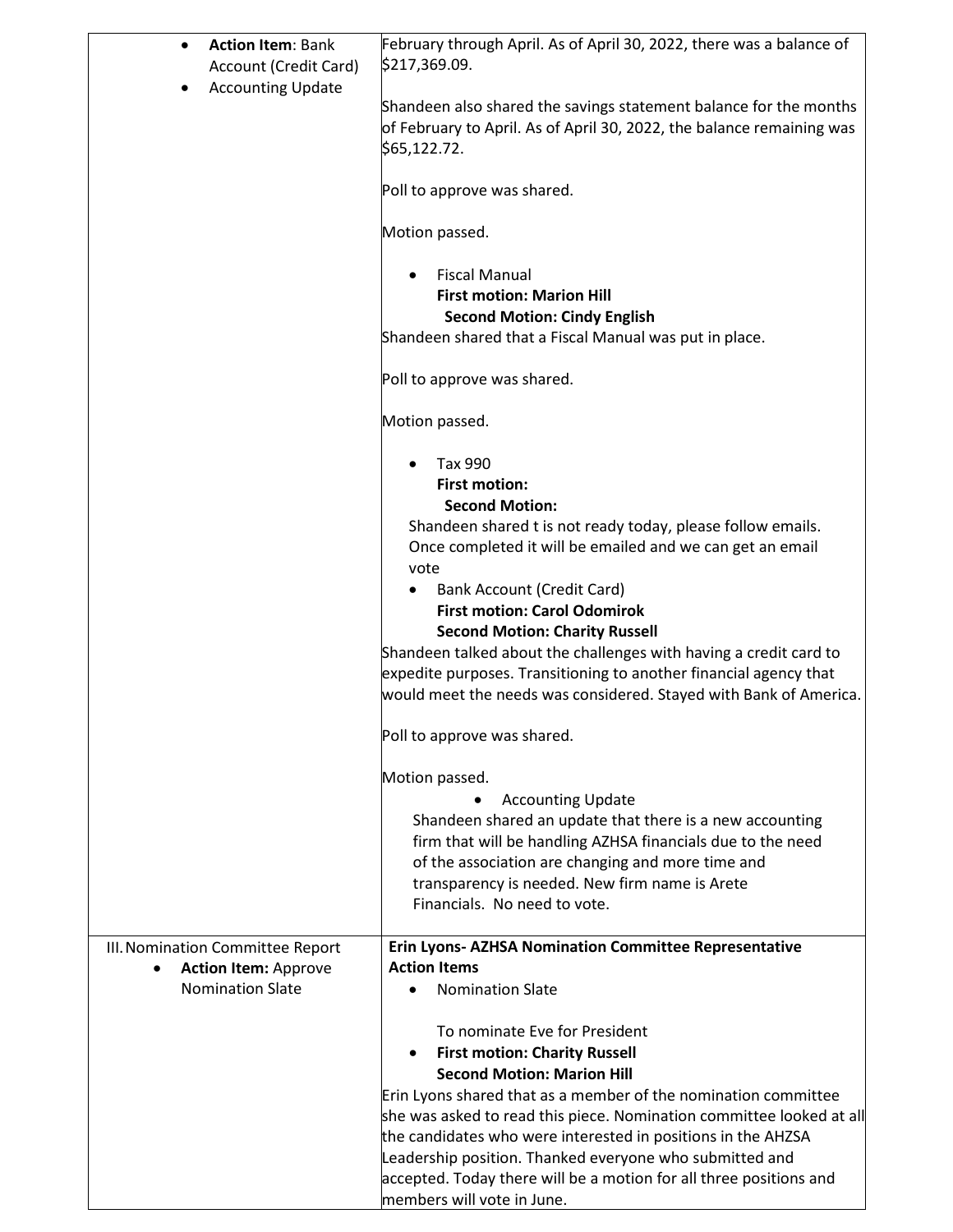|                            | First nomination position is the President. Eve is currently the<br>President; she can run for another year. She is interested in running<br>again.                                                                                                                                                                             |
|----------------------------|---------------------------------------------------------------------------------------------------------------------------------------------------------------------------------------------------------------------------------------------------------------------------------------------------------------------------------|
|                            | Poll to approve was shared.                                                                                                                                                                                                                                                                                                     |
|                            | Motion passed.                                                                                                                                                                                                                                                                                                                  |
|                            | Next position will be for Secretary. Janell Stringfellow has                                                                                                                                                                                                                                                                    |
|                            | agreed to run for Secretary.                                                                                                                                                                                                                                                                                                    |
|                            | <b>First motion: Cindy English</b>                                                                                                                                                                                                                                                                                              |
|                            | <b>Second Motion: Mindy Zapata</b>                                                                                                                                                                                                                                                                                              |
|                            | Poll to approve was shared.                                                                                                                                                                                                                                                                                                     |
|                            | Motion passed.                                                                                                                                                                                                                                                                                                                  |
|                            | Next position is a Board Parent. According to By-Laws two<br>parents can sit. William Burns is interested to run for Board<br>Parent. Juanita Pearson nominated herself. Since there are<br>two positions she can run as the second parent. Eve will need<br>to approve it. Eve approved the appointment of Juanita<br>Pearson. |
|                            | <b>First Parent William Burns</b>                                                                                                                                                                                                                                                                                               |
|                            | <b>First Motion: Carol Odomirok</b>                                                                                                                                                                                                                                                                                             |
|                            | <b>Second Motion: Sonya Montoya</b>                                                                                                                                                                                                                                                                                             |
|                            | Second Parent Juanita Pearson                                                                                                                                                                                                                                                                                                   |
|                            | <b>First Motion: Natasha Neal</b>                                                                                                                                                                                                                                                                                               |
|                            | <b>Second Motion: Charity Russell</b>                                                                                                                                                                                                                                                                                           |
|                            |                                                                                                                                                                                                                                                                                                                                 |
|                            | Jessica shared that Patti will be emailing all the members the                                                                                                                                                                                                                                                                  |
|                            |                                                                                                                                                                                                                                                                                                                                 |
|                            | information to vote. In August everyone will be seated.                                                                                                                                                                                                                                                                         |
|                            | Eve thanked everyone for their interest                                                                                                                                                                                                                                                                                         |
| IV. OHS Region IX Report   | Brenda Diaz, Andrea Harvey and Shirley Karrer from Region IX                                                                                                                                                                                                                                                                    |
|                            | shared a PPT with updates.                                                                                                                                                                                                                                                                                                      |
|                            | Lori Masseur - HSSCO Director                                                                                                                                                                                                                                                                                                   |
| IV.ADE/HSSCO Update Report | Shared how they are spending the CARES funding DES                                                                                                                                                                                                                                                                              |
|                            | shared with them.                                                                                                                                                                                                                                                                                                               |
|                            | Solicitation will be going live at the end of May.<br>٠                                                                                                                                                                                                                                                                         |
|                            | Approval in August.                                                                                                                                                                                                                                                                                                             |
|                            | Nicole Peterson talked about the initiatives Read On                                                                                                                                                                                                                                                                            |
|                            | Arizona is working on. Language and Literacy Cox                                                                                                                                                                                                                                                                                |
|                            | Campus Partnership, and the Dolly Parton Imagination                                                                                                                                                                                                                                                                            |
|                            | Library.                                                                                                                                                                                                                                                                                                                        |
|                            | Her email is npeterson@readonarizona.org                                                                                                                                                                                                                                                                                        |
| VI. Region IX Report       | <b>Eve Del Real- AZHSA President</b>                                                                                                                                                                                                                                                                                            |
|                            | First 1,000 days Conference 8/1-8/3 in Las Vegas                                                                                                                                                                                                                                                                                |
|                            | Gear Zone is selling backpacks                                                                                                                                                                                                                                                                                                  |
|                            | <b>Foster Families</b>                                                                                                                                                                                                                                                                                                          |
| VII. First Things First    | Amy Corriveau- First Things First                                                                                                                                                                                                                                                                                               |
|                            | Thanked everyone who participated in their Strategic                                                                                                                                                                                                                                                                            |
|                            | Planning Process.                                                                                                                                                                                                                                                                                                               |
|                            | Their board just approved a new FTF Strategic Planning for<br>٠                                                                                                                                                                                                                                                                 |